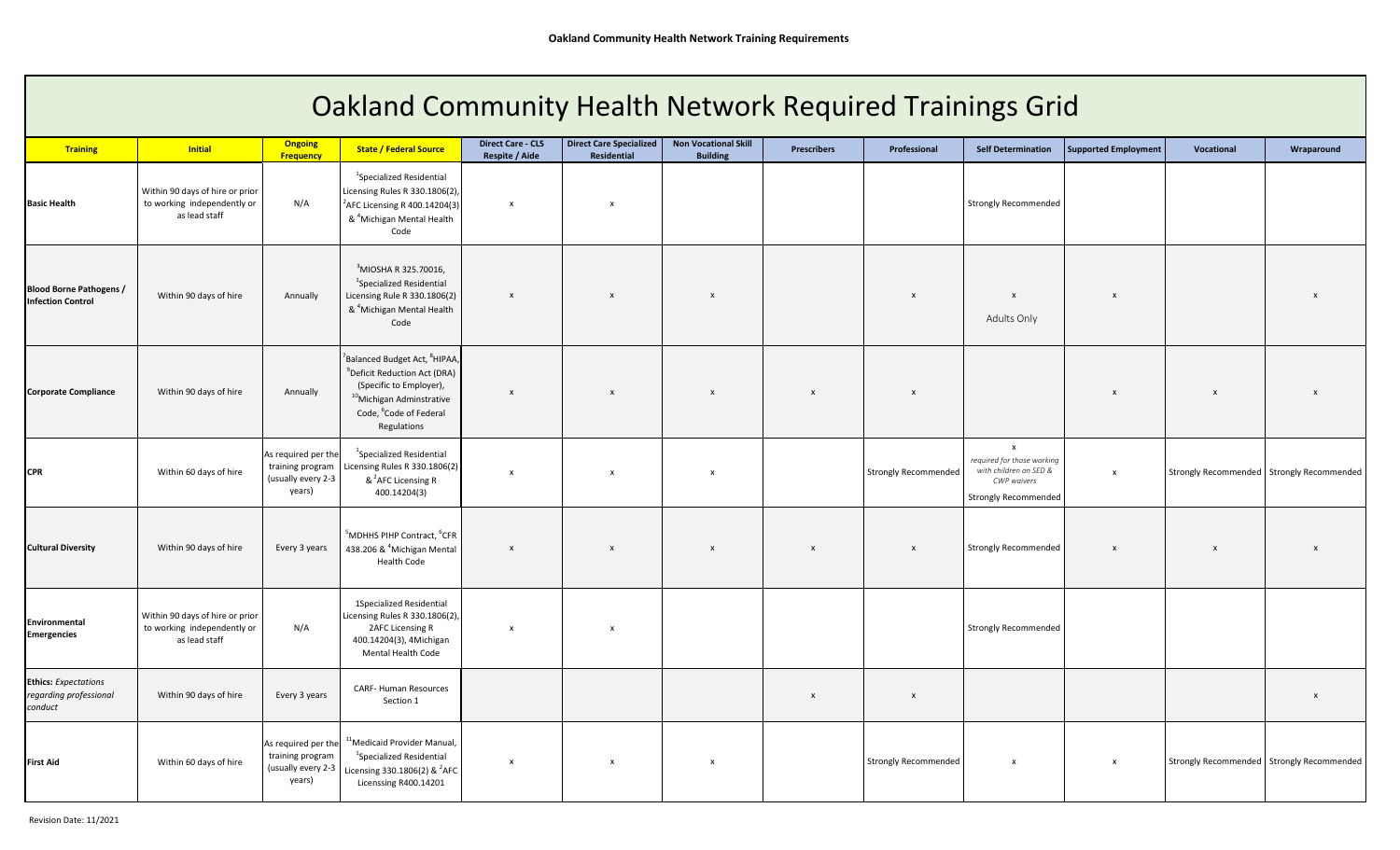| <b>Training</b>                                                                                                                                         | <b>Initial</b>                                                                  | <b>Ongoing</b><br><b>Frequency</b>                      | <b>State / Federal Source</b>                                                                                                                                                                                  | <b>Direct Care - CLS</b><br>Respite / Aide | <b>Direct Care Specialized</b><br>Residential | <b>Non Voc Skill Building</b> | <b>Prescribers</b>        | Professional              | <b>Self Determination</b>   | Supported Employment      | Vocational                | Wraparound                |
|---------------------------------------------------------------------------------------------------------------------------------------------------------|---------------------------------------------------------------------------------|---------------------------------------------------------|----------------------------------------------------------------------------------------------------------------------------------------------------------------------------------------------------------------|--------------------------------------------|-----------------------------------------------|-------------------------------|---------------------------|---------------------------|-----------------------------|---------------------------|---------------------------|---------------------------|
| Grievances & Appeals*                                                                                                                                   | Within 30 days of hire                                                          | Annually                                                | $^6$ 42 CFR 438.400-42, $^5$ MDHHS<br>PIHP Contract B.3.K.vii,<br><sup>7</sup> Balanced Budget Act                                                                                                             | $\mathbf{x}$                               | $\boldsymbol{x}$                              |                               | $\boldsymbol{x}$          | $\boldsymbol{\mathsf{x}}$ |                             |                           | $\mathbf{x}$              | $\boldsymbol{x}$          |
| <b>HIPAA</b>                                                                                                                                            | Within 30 days of hire                                                          | Annually for PIHP<br>staff; every 3 years<br>for others | <sup>6</sup> 45 CFR 164.308(a)(5)(i) & 45<br>CFR 164.503(b)(1), 8HIPAA,<br><sup>11</sup> Medicaid Provider Manual,<br>& <sup>13</sup> MDHHS CMHSP Contract<br>1.15.8                                           | $\mathsf{x}$                               | $\boldsymbol{\mathsf{x}}$                     | X                             | $\pmb{\chi}$              | $\pmb{\times}$            | <b>Strongly Recommended</b> | $\boldsymbol{\mathsf{x}}$ | $\boldsymbol{\mathsf{x}}$ | X                         |
| <b>Introduction to Special</b><br>Needs of MI/DD                                                                                                        | Within 90 days of hire or prior<br>to working independently or<br>as lead staff | N/A                                                     | <sup>1</sup> Specialized Residential<br>Licensing Rules R 330.1806                                                                                                                                             |                                            | $\pmb{\times}$                                |                               |                           |                           | <b>Strongly Recommended</b> |                           |                           |                           |
| <b>Limited English Proficiency</b>                                                                                                                      | Within 90 days of hire                                                          | Every 3 years                                           | <sup>5</sup> MDHHS PIHP Contract<br>B.3.K.viii & <sup>13</sup> MDHHS CMHSP<br>Contract I.15.7                                                                                                                  | $\boldsymbol{\mathsf{x}}$                  | X                                             | X                             | $\boldsymbol{\mathsf{x}}$ | $\boldsymbol{\mathsf{x}}$ | Strongly Recommended        | $\boldsymbol{\mathsf{x}}$ | $\mathsf{x}$              | $\boldsymbol{\mathsf{x}}$ |
| <b>Medication Administration</b>                                                                                                                        | Within 90 days of hire or prior<br>to working independently or<br>as lead staff | N/A                                                     | <sup>1</sup> Specialized Residential<br>Licensing Rules R 330.1806                                                                                                                                             | Req based on plan                          | $\pmb{\times}$                                | Req based on plan             |                           |                           | Req based on plan           | Req based on plan         |                           |                           |
| <b>Non-Aversive Techniques</b><br>for Prevention and<br><b>Treatment of Challenging</b><br><b>Behavior / Prevention of</b><br><b>Workplace Violence</b> | Within 30 days of hire                                                          | Annually                                                | MDHHS PIHP Contract and <sup>1</sup> F<br>330.1806(2)                                                                                                                                                          | $\boldsymbol{\mathsf{x}}$                  | $\boldsymbol{\mathsf{x}}$                     | Req based on plan             | x                         | $\pmb{\times}$            | Reg based on plan           | Req based on plan         | Req based on plan         | x                         |
| <b>Nutrition</b>                                                                                                                                        | Within 90 days of hire or prior<br>to working independently or<br>as lead staff | N/A                                                     | <sup>1</sup> Specialized Residential<br>Licensing Rules R 330.1806                                                                                                                                             |                                            | $\boldsymbol{\mathsf{x}}$                     |                               |                           |                           |                             |                           |                           |                           |
| <b>Person Centered Planning</b>                                                                                                                         | Within 90 days of hire                                                          | Every 3 years                                           | <sup>5</sup> MDHHS PIHP Contract<br>B.3.K.iii, <sup>4</sup> Michigan Mental<br>Health Code, <sup>6</sup> Code of Federal<br>Regulations, <sup>13</sup> MDHHS CMHSP<br>Contract Attetchment C.3.3.1             | $\mathsf{x}$                               | $\boldsymbol{\mathsf{x}}$                     | $\boldsymbol{\mathsf{x}}$     | $\mathsf{x}$              | $\pmb{\times}$            | <b>Strongly Recommended</b> | $\boldsymbol{\mathsf{x}}$ | $\mathsf{x}$              |                           |
| <b>Recipient Rights</b>                                                                                                                                 | Within 30 days of hire                                                          | Annually                                                | <sup>4</sup> MH Code: 330.1755(5)(f),<br><sup>12</sup> SUD Admin rules: R<br>325.14302 & <sup>2</sup> AFC Licensing R<br>400.14204(3e), <sup>13</sup> MDHHS<br><b>CMHSP Contract Attatchment</b><br>C.6.3.2.3A | $\pmb{\mathsf{x}}$                         | $\pmb{\times}$                                | $\boldsymbol{\mathsf{x}}$     | $\boldsymbol{\mathsf{x}}$ | $\mathsf X$               | $\pmb{\times}$              | $\mathsf{x}$              | $\boldsymbol{\mathsf{x}}$ |                           |